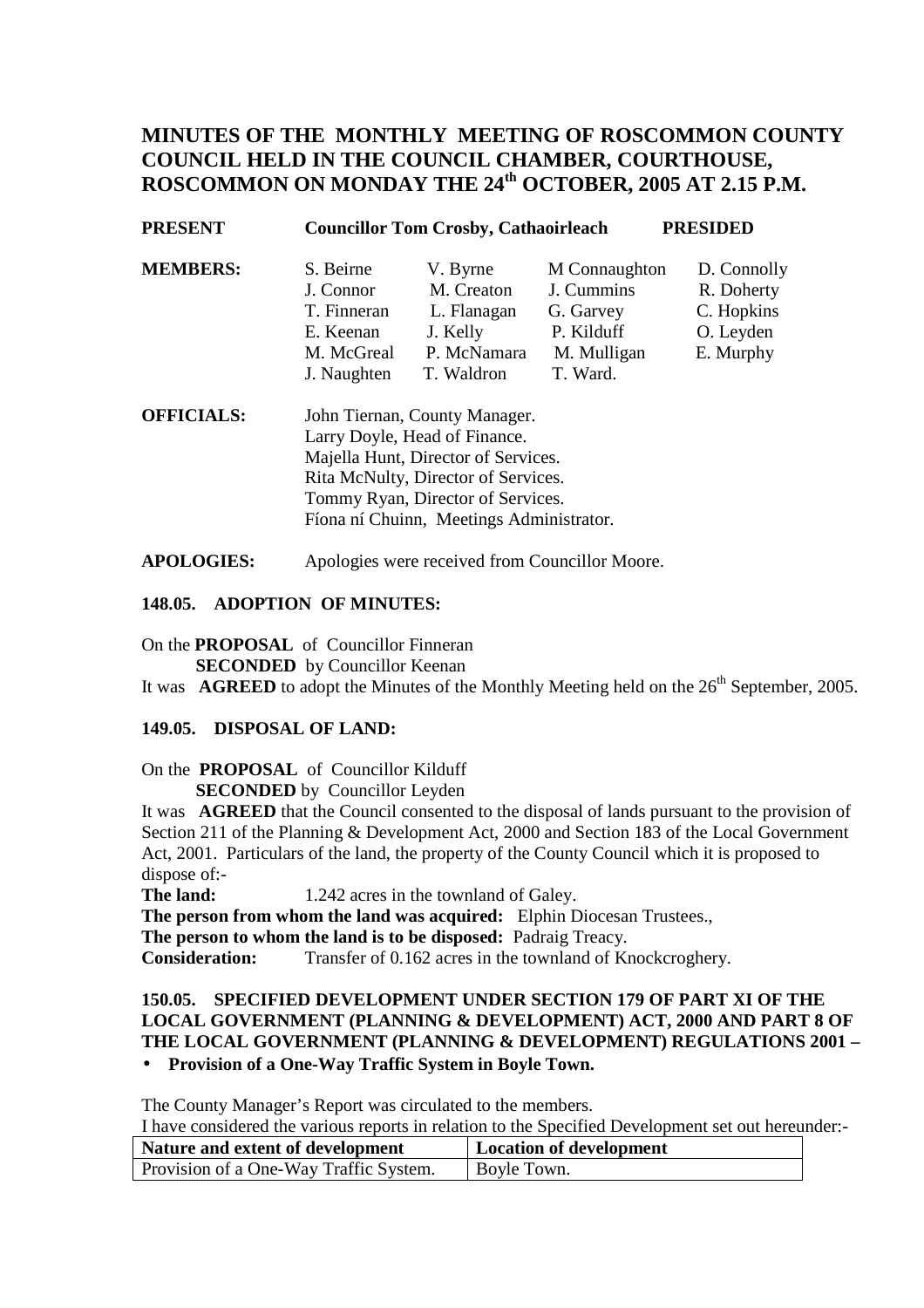As referred to in Part Xl of Section 179, Sub-section 3(a) and 3(b) of the Planning & Development Act, 2000 the Council has complied with the requirements of the Regulations in respect of the proposed development and a necessary public notice was published in accordance with the requirement of the Regulations. It is proposed to proceed with the works listed as soon as possible.

Councillor Charlie Hopkins addressed the meeting and stated that a very worthwhile meeting had taken place with the County Manager, the Boyle Area Councillors and Boyle Town Council in relation to Boyle's One-Way system and that a general agreement had been reached.

Ms. Majella Hunt, Director of Service, informed members that notices regarding the One-Way system had been published and drawings were displayed. Submissions were received in relation to –

- Car parking along the route
- Provision for a two-way system over Bridge Street.
- The Carrick Road junction.
- Signage and pedestrian crossings.

Ms. Hunt confirmed that the modified system will create over 30 extra car parking spaces in the town. In addition the one way system will include four pedestrian crossings, relocation of directional signs and the reclassification of Military road and Main Street as a National Secondary Route.

Members raised the following points:-

- Morning meeting went a long way towards allaying fears of people of Boyle.
- Need to commence work on Green Street car park.
- The necessity to place the modified one-way system on public display.

The County Manager responded to all queries raised and informed the members that changes made to the plans arose out of submissions made by local traders and residents and confirmed that the changes did not warrant further display under the Part 8 process.

The County Manager said that it was hoped that work would commence on the new traffic plan within the next couple of weeks and it was envisaged that works would be complete by March 2006.

On the **PROPOSAL** of Councillor Hopkins

**SECONDED** by Councillor Doherty

It was **AGREED** to proceed with the works in accordance with the approved plans.

# **151.05. SPECIFIED DEVELOPMENT UNDER SECTION 179 OF PART XI OF THE LOCAL GOVERNMENT (PLANNING & DEVELOPMENT) ACT, 2000 AND PART 8 OF THE LOCAL GOVERNMENT (PLANNING & DEVELOPMENT) REGULATIONS 2001 –**

### • **Rooskey Bridge Refurbishment Project.**

The County Manager's Report had been circulated to the members. I have considered the various reports in relation to the Specified Development set out hereunder:-

| Nature and extent of development      | Location of development |
|---------------------------------------|-------------------------|
| Rooskey Bridge Refurbishment Project. | Rooskey, Co. Roscommon. |

As referred to in Part Xl of Section 179, Sub-section 3(a) and 3(b) of the Planning & Development Act, 2000 the Council has complied with the requirements of the Regulations in respect of the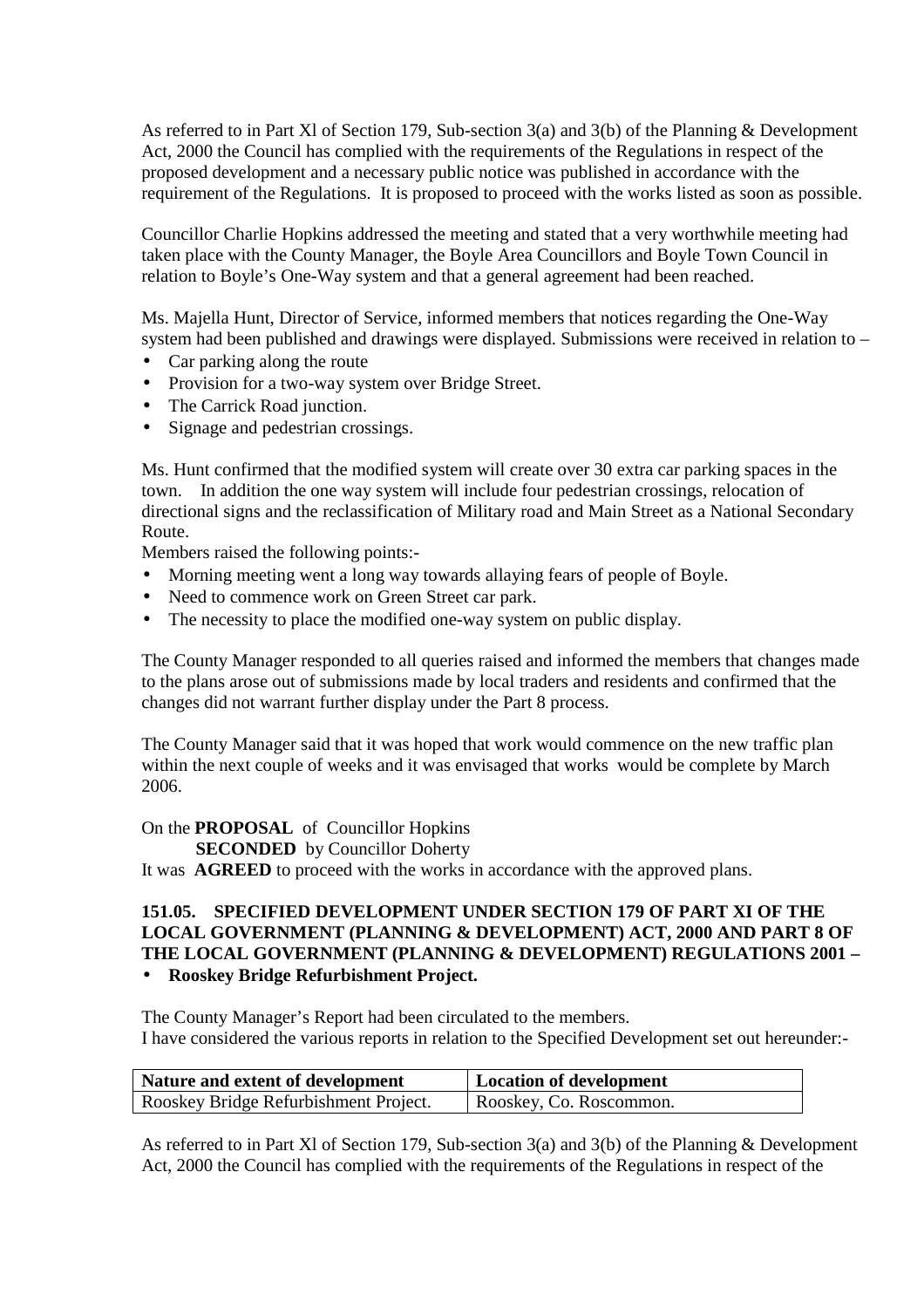proposed development and a necessary public notice was published in accordance with the requirement of the Regulations. It is proposed to proceed with the works listed as soon as possible.

Members welcomed the proposal and raised the following issues:-

- Proposed width of new bridge.
- Availability of funding for project.
- Financial role of the N.R.A. in the project.
- Timeframe for the proposed works.

Ms. Majella Hunt, Director of Services informed the members that the project will be funded through an EU Co-financing Scheme. Documents have been prepared by Consultants which will now be sent to the DoEH&LG.

On the **PROPOSAL** of Councillor Crosby

**SECONDED** by Councillor Byrne

It was **AGREED** to proceed with the works in accordance with the approved plans.

# **152.05. SPECIFIED DEVELOPMENT UNDER SECTION 179 OF PART XI OF THE LOCAL GOVERNMENT (PLANNING & DEVELOPMENT) ACT, 2000 AND PART 8 OF THE LOCAL GOVERNMENT (PLANNING & DEVELOPMENT) REGULATIONS 2001 –**

• **Construction of a Wastewater Treatment Plant at Knocknacarrow Td, Cootehall.** 

The County Manager's Report had been circulated to the members.

I have considered the various reports in relation to the Specified Development set out hereunder:-

| Nature and extent of development              | <b>Location of development</b>         |
|-----------------------------------------------|----------------------------------------|
| <b>Construction of a Wastewater Treatment</b> | Knocknacarrow Townland, Cootehall, Co. |
| Plant comprising above and below              | Roscommon.                             |
| structures and other ancillary works.         |                                        |

As referred to in Part Xl of Section 179, Sub-section 3(a) and 3(b) of the Planning & Development Act, 2000 the Council has complied with the requirements of the Regulations in respect of the proposed development and a necessary public notice was published in accordance with the requirement of the Regulations. It is proposed to proceed with the works listed as soon as possible.

Mr. John Cunningham, Director of Services informed the members that due to a huge increase in planning and development in the Cootehall area it was necessary to carry out the stated works. He confirmed that the site chosen would have minimal impact on the river. Members welcomed the Scheme and enquired when construction will commence

Mr. Cunningham confirmed that contract documents had been prepared and the approval of the DoEH&LG has been sought. He anticipated that the project would have a time scale of  $6 - 8$ months.

#### It was **PROPOSED** by Councillor Beirne

**SECONDED** by Councillor Murphy

That a letter issue to the Department of Environment, Heritage & Local Government expressing dissatisfaction at the delay in receiving funding for the l6 Village Sewerage Scheme.

On the **PROPOSAL** of Councillor Doherty

**SECONDED** by Councillor Hopkins

It was **AGREED** to proceed with the works in accordance with the approved plans.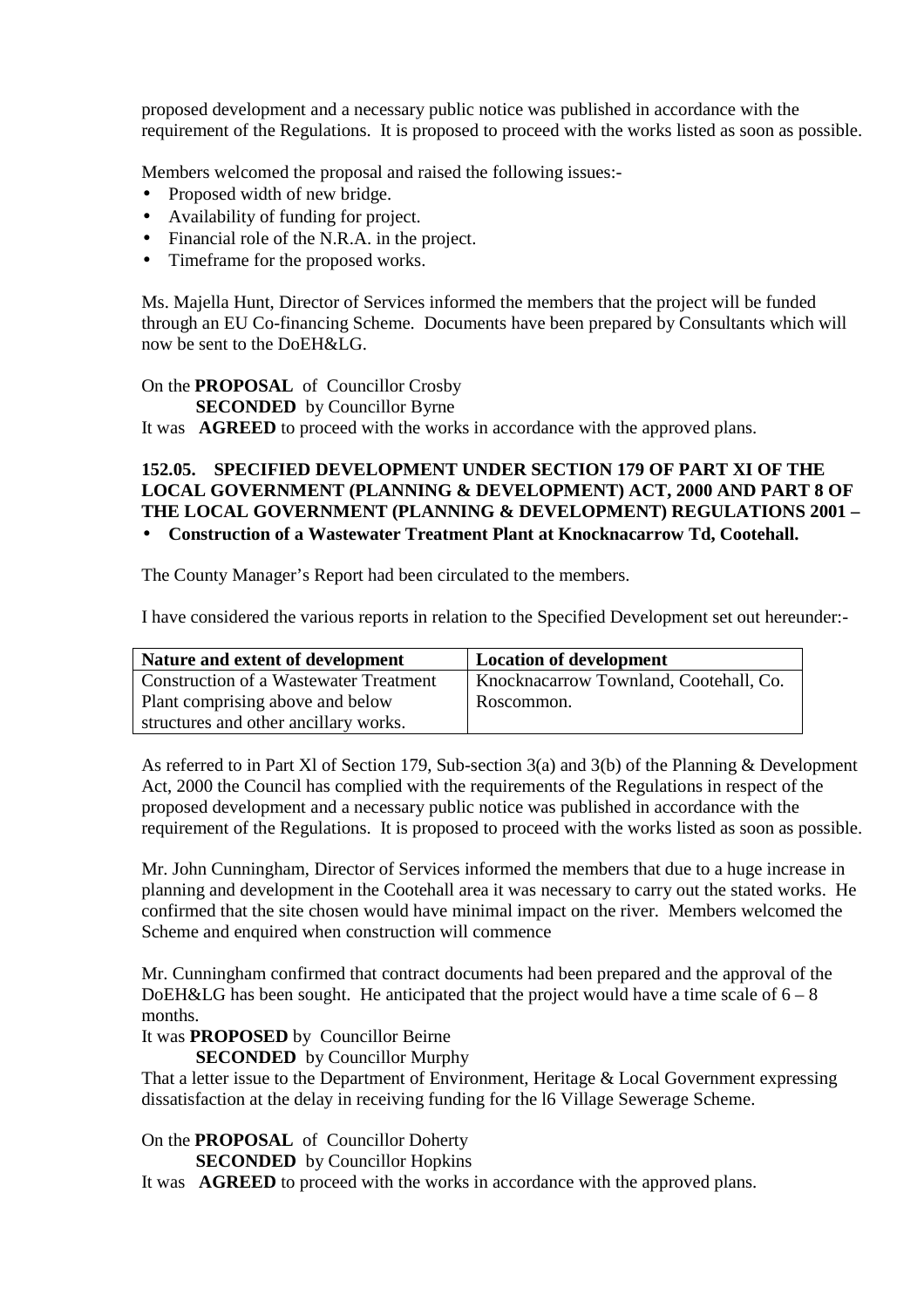## **153.05. SPECIFIED DEVELOPMENT UNDER SECTION 179 OF PART XI OF THE LOCAL GOVERNMENT (PLANNING & DEVELOPMENT) ACT, 2000 AND PART 8 OF THE LOCAL GOVERNMENT (PLANNING & DEVELOPMENT) REGULATIONS 2001 –**  • **Construction of a Wastewater Pumping Station at Drishoge, Cortober, Co. Roscommon.**

The County Manager's Report had been circulated to the members.

I have considered the various reports in relation to the Specified Development set out hereunder:-

| Nature and extent of development           | <b>Location of development</b>     |
|--------------------------------------------|------------------------------------|
| Construction of a Wastewater Pumping       | Drishoge, Cortober, Co. Roscommon. |
| Station comprising above ground control    |                                    |
| kiosk, fencing including raising of ground |                                    |
| levels and other ancillary works.          |                                    |

As referred to in Part Xl of Section 179, Sub-section 3(a) and 3(b) of the Planning & Development Act, 2000 the Council has complied with the requirements of the Regulations in respect of the proposed development and a necessary public notice was published in accordance with the requirement of the Regulations. It is proposed to proceed with the works listed as soon as possible.

On the **PROPOSAL** of Councillor Garvey

**SECONDED** by Councillor Doherty

It was **AGREED** to proceed with the works in accordance with the approved plans.

### **154.05. LOCAL GOVERNMENT (PLANNING & DEVELOPMENT) ACT, 2002 – 2004 - MATERIAL CONTRAVENTION OF THE STROKESTOWN LOCAL AREA PLAN 2004 – 2009 IN RESPECT OF DEVELOPMENT AT LISROYNE Td, STROKESTOWN, CO. ROSCOMMON – MATT BRENNAN:**

On the **PROPOSAL** of Councillor Crosby

**SECONDED** by Councillor Beirne

It was **RESOLVED** that a decision be made to grant permission for 4 No. dwellings (only) entrances, service roads, landscaping, connection to public services and associated works at Lisroyne Townland, Strokestown, Co. Roscommon in accordance with the recommendation of the Acting Senior Planner dated 19<sup>th</sup> October, 2005.

The passing of such resolution requires that three quarters of the members of the Council vote for the resolution. The Cathaoirleach requested the Meetings Administrator to call a vote.

### **VOTING FOR THE RESOLUTION:**

Councillors Beirne, Byrne, Connaughton, Connolly, Crosby, Cummins, Doherty, Finneran, Garvey, Geraghty, Hopkins, Keenan, Kelly, Kilduff, Leyden, McGreal, McNamara, Mulligan, Murphy and Naughten (20)

#### **ABSENT WHEN THE VOTE WAS CALLED:**

Councillors Connor, Creaton, Flanagan, Moore, Waldron and Ward (6)

#### **The Cathaoirleach declared the Resolution carried.**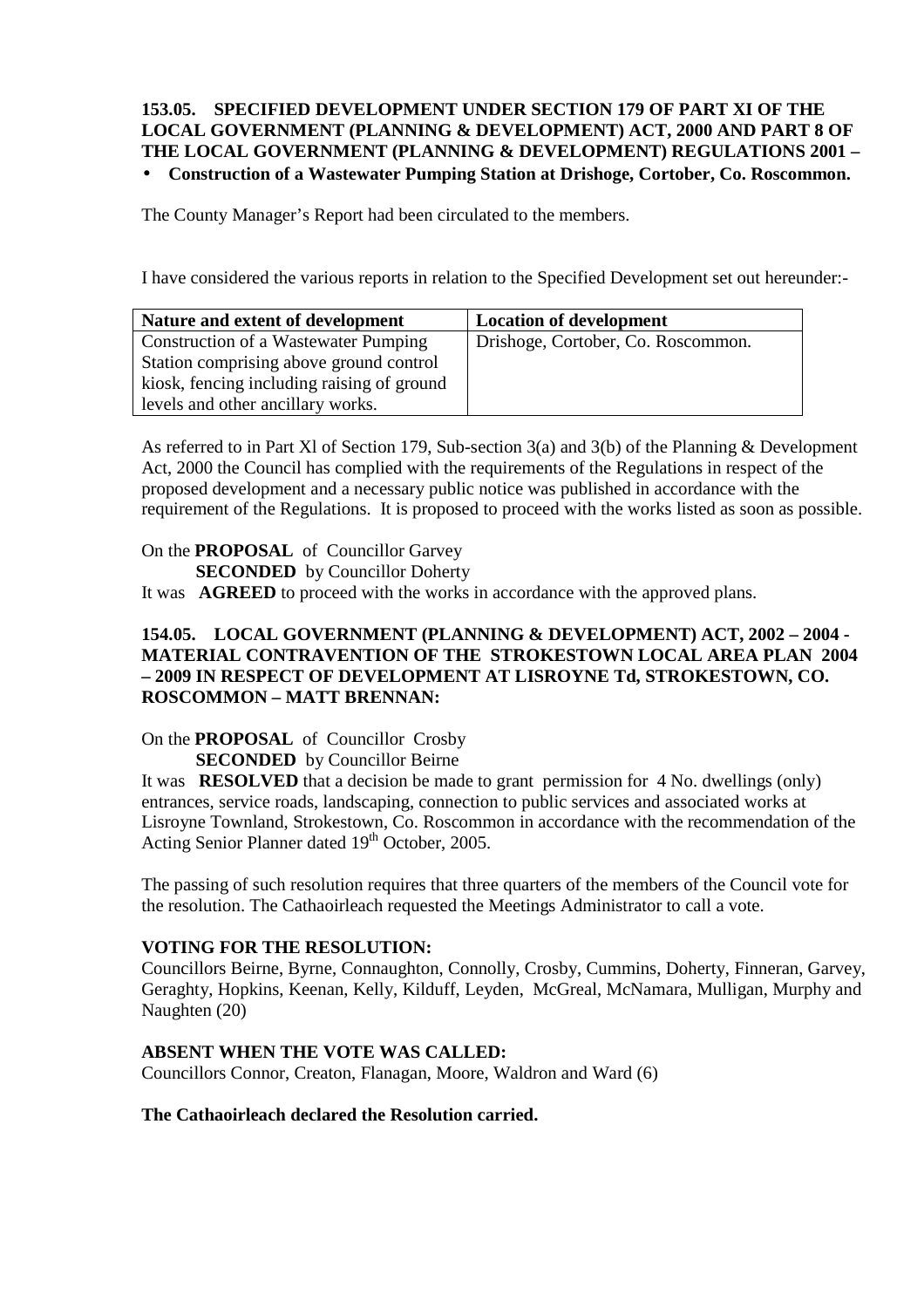#### **155.05. LOCAL GOVERNMENT (PLANNING & DEVELOPMENT) ACT, 2002 – 2004 - MATERIAL CONTRAVENTION OF LOUGH KEY DEVELOPMENT PLAN 2002 - NEWFOUND CONSORTIUM:**

# On the **PROPOSAL** of Councillor Cummins

**SECONDED** by Councillor Hopkins

It was **RESOLVED** that a decision be made to grant permission for the construction of an Eco-Tourism Development comprising 193 no. 2 storey holiday cottages (29,032 sqm) (only) as commercial development for letting purposes including car parking consisting of 226 spaces, 18 hole, 72 par Championship golf course and 2 storey clubhouse over lower ground floor level (1755 sqm), including car parking consisting of 138 spaces, Golf Maintenance Shed (600 sqm) and waste transfer area (600 sqm), reconstruction of 2 no. existing bridges and ancillary site works, E.S.B. substation, pump house, tennis court and childrens play area including new access roads and access to public roads, the removal and replanting of existing landscaping and trees, site signage, site lighting and associated site and service development works on a 268 area site approximately within the vicinity of recorded protected structure RPS-00600311056 – Farmyard, Rockingham Demesne, located within a Strategic Development Area and a Landscape Conservation Area in the vicinity of a registered monument RO 006-091, a cashel and RO 006-092, a house site, within the setting of Rockingham Demesne, in the Rockingham Electoral District known as Deerpark Wood/Knocknagapple Wood at Lough Key, Forest Park, Boyle, Co. Roscommon in accordance with the recommendation of the Acting Senior Planner dated  $19<sup>th</sup>$  October, 2005.

The passing of such resolution requires that three quarters of the members of the Council vote for the resolution. The Cathaoirleach requested the Meetings Administrator to call a vote.

Members welcomed the development and pointed out that it has a huge tourism potential and will provide employment in the Boyle area.

#### **VOTING FOR THE RESOLUTION:**

Councillors Byrne, Connaughton, Connolly, Creaton, Crosby, Cummins, Doherty, Finneran, Garvey, Geraghty, Hopkins, Keenan, Kelly, Kilduff, Leyden, McGreal, McNamara, Mulligan, Murphy, Naughten, Waldron and Ward (22)

#### **VOTING AGAINST THE RESOLUTION:**

Councillor Beirne (1).

#### **ABSENT WHEN THE VOTE WAS CALLED:**

Councillors Connor, Flanagan and Moore (3)

**The Cathaoirleach declared the Resolution carried.** 

### **156.05. LOCAL GOVERNMENT (PLANNING & DEVELOPMENT) ACT, 2002 – 2004 - MATERIAL CONTRAVENTION OF ATHLONE ENVIRONS DEVELOPMENT PLAN IN RESPECT OF DEVELOPMENT AT MONKSLAND Td, ATHLONE, CO. ROSCOMMON - OYSTER HOMES:**

On the **PROPOSAL** of Councillor Geraghty

**SECONDED** by Councillor Finneran

It was **RESOLVED** that a decision be made to grant Planning Permission for a mixed use commercial/industrial/community development at a site of area 4.3 hectares on lands south of the New Tuam Road, Monksland Townland, Athlone, Co. Roscommon. The development will consist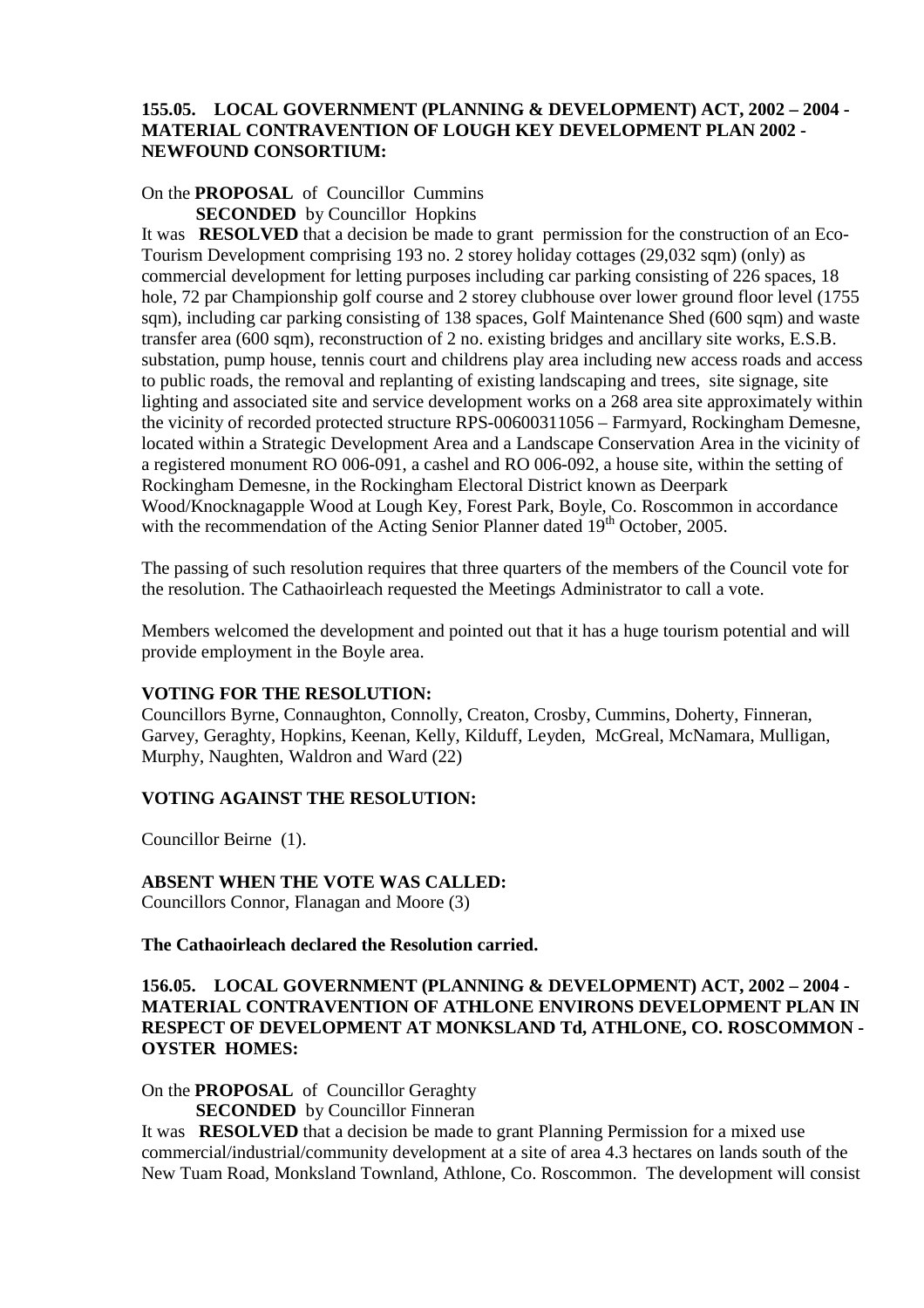of a gross floor area of 11,986 sq.m arranged into 6 no. detached blocks (A-F) including, Block A-3 no. 2 storey own door offices (total floor area 608 sq.m), Block B – a single storey crèche (234 sq.m), Block  $C - 4$  no. retail units arranged over 1 and part 2 floors (total floor area 1,810 sq.m), with a medical centre (area 294 sq.m) located at first floor level over retail unit number 3, and 2 no. offices over retail units number 1 and retail unit number 2 (a pharmacy – 186 sq.m), Block D (total floor area 4.783 sq.m) consists of a part one & half storey, two storey & three storey interlinked hotel/bar/restaurant and leisure building complex – 63 bedroom hotel, with bar/restaurant, conference rooms, kitchen stores and ancillary areas and a leisure facility including a swimming pool, gymnasium, changing rooms, roof terrace and ancillary areas, Blocks E and F – with 5 no. single and part two storey light industrial units (total area 4,550 sq.m) and for all car parking (350 no. of spaces) service yards, new access road, new linkage with neighbouring residential scheme, refuse stores, bicycle parking, boundary walls, 2 no. ESB sub-stations and switch rooms, signage, signage totem pole, flag poles, landscaping and all other development on and under the lands at this site bounded to the north-west by previously approved developments (under Reg. Refs:  $PD/03/1577$ ,  $PD/03/657 + PD/03/601$ , currently under construction), bounded to the south-west and east by undeveloped zoned land and bounded by a local road to the south at Monksland Townland, Athlone, Co. Roscommon in accordance with the recommendation of the Executive Planner dated  $27<sup>th</sup>$  October, 2005.

The passing of such resolution requires that three quarters of the members of the Council vote for the resolution.

Members welcomed the development and raised the following issues:-

- Traffic calming measures required by residents in river village.
- Concern over junction at Tuam road.
- Concern that construction traffic would not come through existing development and would have a separate entrance.
- Development will be good for the area long term.

The County Manager confirmed that the developers had submitted a letter confirming revised entrance arrangements that would satisfy the objectors/residents requirements.

### **VOTING FOR THE RESOLUTION:**

Councillors Beirne, Byrne, Connaughton, Connolly, Creaton, Crosby, Cummins, Doherty, Finneran, Garvey, Geraghty, Hopkins, Keenan, Kelly, Kilduff, Leyden, McGreal, McNamara, Mulligan, Murphy, Naughten, Waldron and Ward (23)

### **ABSENT WHEN THE VOTE WAS CALLED:**

Councillors Connor, Flanagan and Moore (3)

#### **The Cathaoirleach declared the Resolution carried.**

# **157.05. LOCAL GOVERNMENT (PLANNING & DEVELOPMENT) ACT, 2002 – 2004 - MATERIAL CONTRAVENTION OF LOUGH KEY DEVELOPMENT PLAN 2002 IN RESPECT OF DEVELOPMENT AT TAWNYTASKIN & DOON Td, CO. ROSCOMMON - DALGATE COURT LTD:**

On the **PROPOSAL** of Councillor Cummins

**SECONDED** by Councillor Doherty

It was **RESOLVED** that a decision be made to grant Planning Permission for the demolition of 8 no. Holiday Homes; The construction of 50 No. Holiday Homes *(only) (Application made for 72*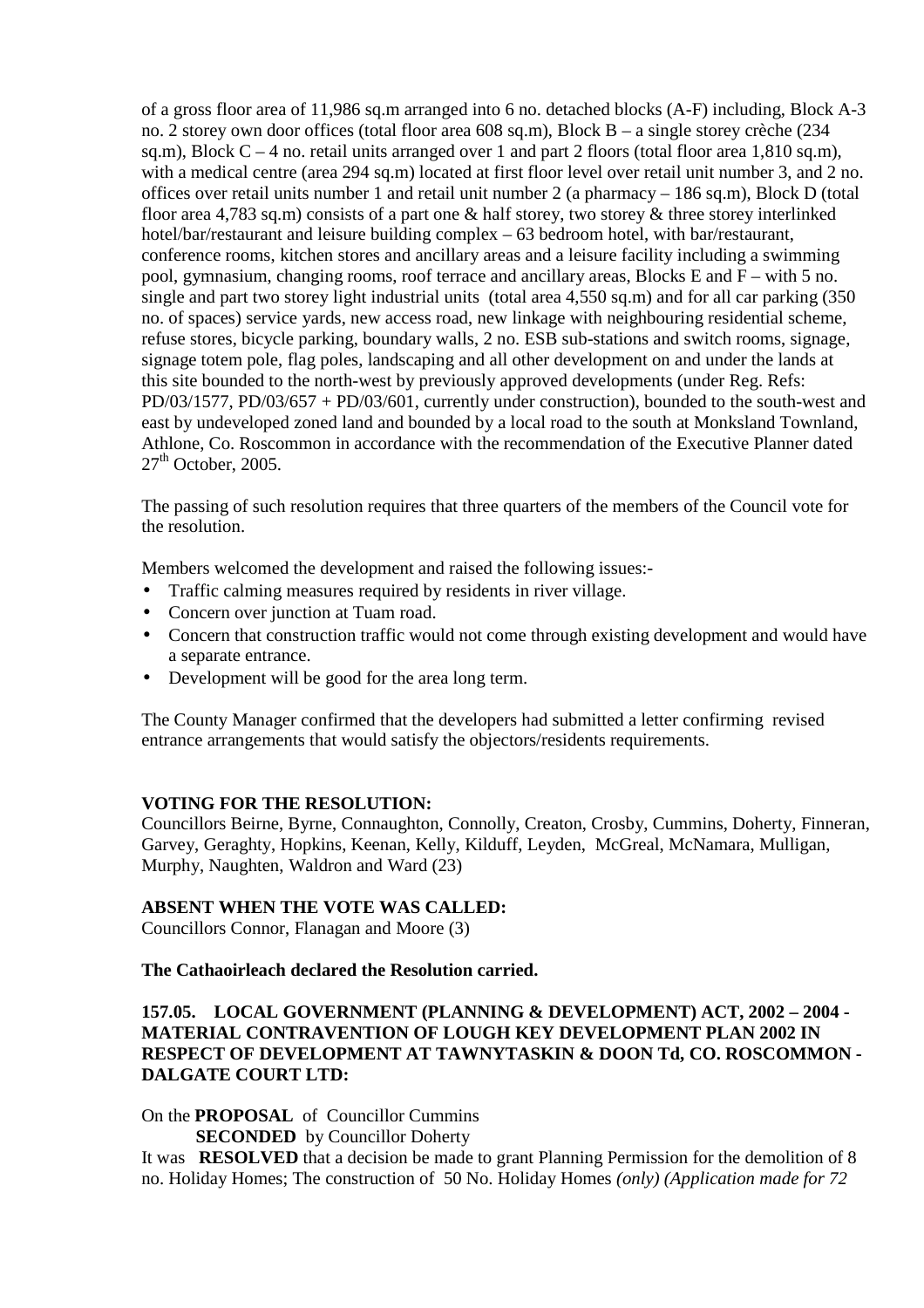*no. Holiday Homes).* Construction of a 2-storey over basement split level commercial building  $(1.359 \text{ sq.m})$  to accommodate:- Equipment Hire Area  $(c.42 \text{ sq.m})$ , Public Toilets  $(c.48 \text{ sq.m})$  and ancillary staff facilities, storage, plant area and circulation space (total 243 sq.m) at basement level; 1 No. bar (c.421 sq.m), 1 No. restaurant (95 sq.m), 1 No. shop (c.43 sq.m) and ancillary toilets, kitchen and circulation space (Total c. 113 sq.m) at ground floor level; 1 No. bar (199 sq.m), 1 No. restaurant (73 sq.m) and ancillary toilets, kitchen and circulation space (total 124 sq.m) at first Floor Level. Construction of a single storey leisure centre building comprising class room, gym, changing facilities, juice bar and reception (total c. 222 sq.m). Construction of a single storey conference house comprising 2 No. conference rooms and ancillary bar, toilets, kitchen and reception (total 115 sq.m). Provision of 2 No. tennis courts and an activity area (290 sq.m). Decommissioning of existing septic tanks serving the 8 No. Holiday Homes and provision of a new foul drainage system to serve the proposed scheme (incorporating 2 No. pumping stations) which will connect to the existing Deerpark Group Sewerage Scheme adjacent to the subject site at the N4.

Replacement of the existing water supply system serving the site with a new supply taken from the existing public water main running adjacent to the site at the N4. Provision of a new surface water drainage system to serve the proposed scheme. Modifications to the existing vehicular access points off the County Road to Ballyfarnon (LR 96) and associated realignment of c.195 metres of the County Road (LR96). Provision of new internal vehicular access roads and pedestrian walkways to service the proposed new development at the application site. Upgrading of the existing Minor Road which connects the County Road (LR96) with the lake shore. Provision of 190 No. surface level car parking spaces to service the commercial elements of the proposed scheme. Provision of 2 No. ESB Sub Stations. Diversion of existing electricity lines traversing the site. All associated landscaping and site development works. The total gross floor area of the proposed scheme amounts to c. 13,356.1 sq.m. An Environmental Impact Statement accompanies this application at Doon and Tawnytaskin Townlands, Boyle, Co. Roscommon in accordance with the recommendation of the Executive Planner dated 19<sup>th</sup> October, 2005.

The passing of such resolution requires that three quarters of the members of the Council vote for the resolution

Mr. John Cunningham, Director of Services informed the members that the development was in keeping with the Council's policy of providing tourist related developments in the area.

### **VOTING FOR THE RESOLUTION:**

Councillors Beirne, Byrne, Connaughton, Connolly, Connor, Creaton, Crosby, Cummins, Doherty, Finneran, Garvey, Geraghty, Hopkins, Keenan, Kelly, Kilduff, Leyden, McGreal, McNamara, Mulligan, Murphy, Naughten, Waldron and Ward (24)

### **ABSENT WHEN THE VOTE WAS CALLED:**

Councillors Flanagan and Moore (2)

### **The Cathaoirleach declared the Resolution carried.**

## **158.05. DECLARATION OF PUBLIC ROADS:**

Members welcomed the take over of the public roads and raised the following issues:-

- "Children at Play" signage required.
- Traffic hazard on the N6 junction at the Tuam road.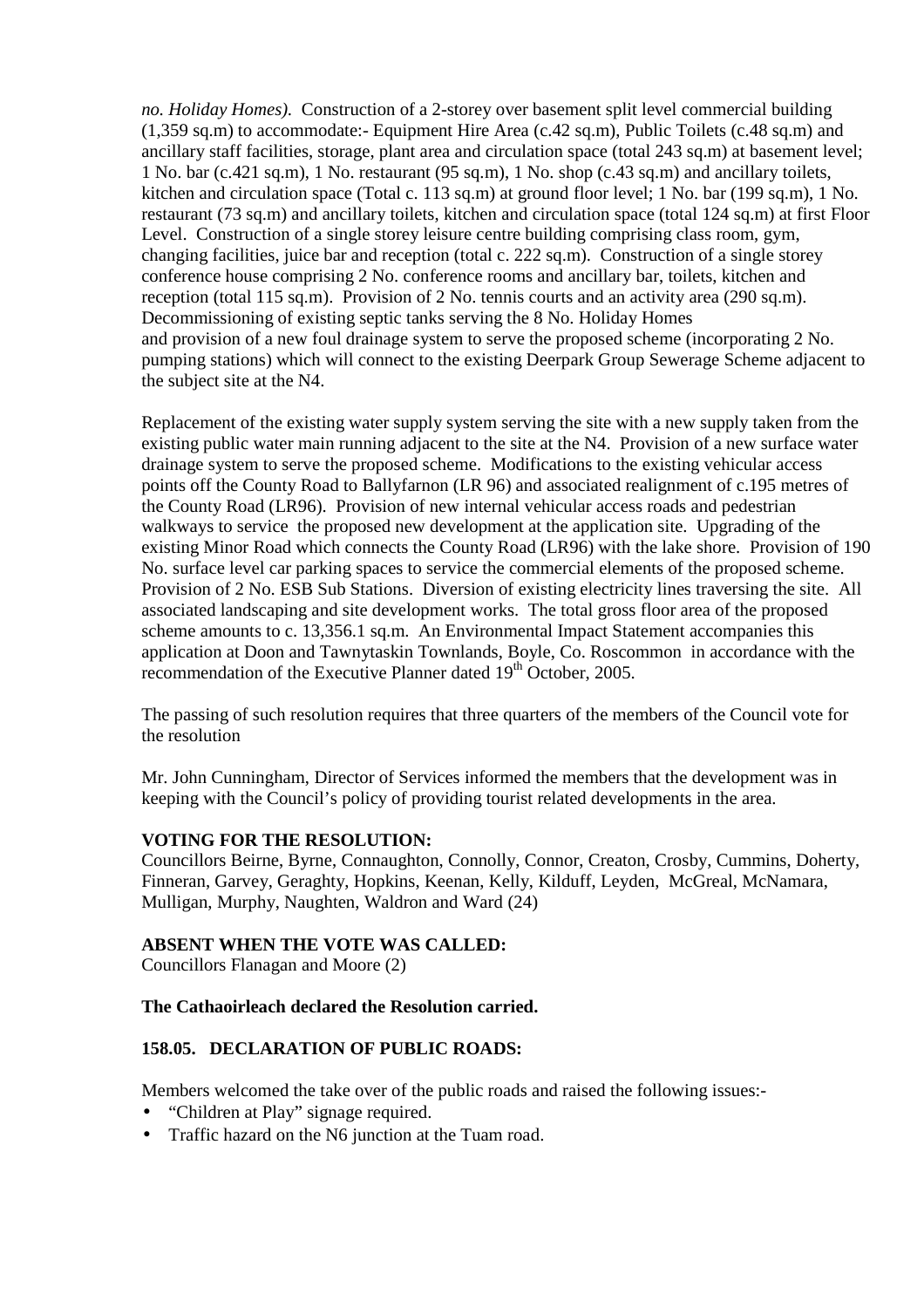On the **PROPOSAL** of Councillor Leyden

**SECONDED** by Councillor Connolly

It was **AGREED** to declare the road at Oaklawn Drive, Carrownabrickna, Roscommon, to be a public road.

#### On the **PROPOSAL** of Councillor Leyden

**SECONDED** by Councillor McNamara

It was **AGREED** to declare the road at Lenabane Avenue, Carrownabrickna, Roscommon, to be a public road.

On the **PROPOSAL** of Councillor McNamara

**SECONDED** by Councillor Connaughton

It was **AGREED** to declare the road at the Housing Development at Ballinagard Td, Roscommon, to be a public road.

## **159.05. DRAFT ESTATE MANAGEMENT PLAN:**

Councillor Anthony Geraghty, Chairperson of the Housing Strategic Policy Committee introduced the draft Estate Management Plan to the members.

Mr. Tommy Ryan, Director of Services outlined the background to the Draft Estate Management Plan which sets out the policy of the Housing Authority under the headings of Housing policy; Assessment of Housing Need; Allocation of Dwellings; Maintenance of dwellings and their surroundings; Determination and collection of rents and control of arrears; Tenant Involvement in the running of estates; Anti-social behaviour and Traveller accommodation. The Draft Estate Management Plan has been adopted by the Strategic Policy Committee.

Members welcomed the Draft Estate Management Plan and raised the following issues:-

- Gardaí need to do more about anti-social behaviour.
- What resources are there to carry out objectives of the Draft Estate Management Plan.
- What type of repairs are tenants responsible for problems with septic tank percolation areas should be rectified by the local authority.
- Tenant purchasers should benefit from the Central Heating Programme.
- If eviction from a Council house takes place for anti-social behaviour is the tenant prohibited from inclusion on the housing list?
- Clarification requested on site value of rural houses under the Tenant Purchase Scheme.
- Tenants over the age of 55 experiencing difficulties in securing mortgage protection when buying out their own homes.
- What is the position on pets in housing estates.
- When are the tenancies of the houses in Elphin being handed out.
- Official opening of Council Housing Estates.
- Housing Estate names should come from heritage of the area.

Mr. Tommy Ryan, Director of Services responded to all the queries raised.

#### On the **PROPOSAL** of Councillor Ward

**SECONDED** by Councillor Kelly

It was **AGREED** to adopt the Draft Estate Management Plan as circulated to the members.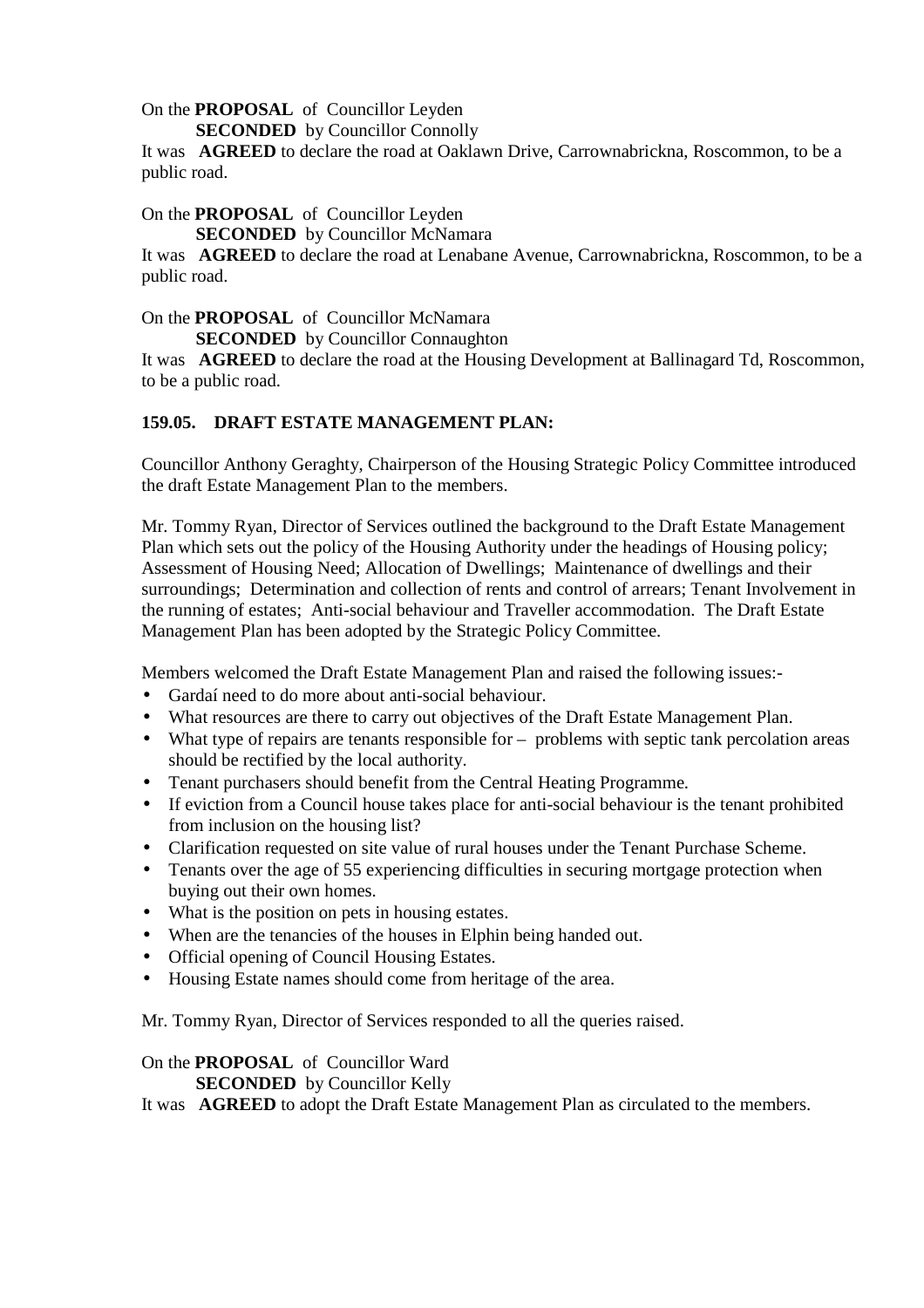#### **160.05. SUSPENSION OF STANDING ORDERS:**

On the **PROPOSAL** of Councillor Hopkins **SECONDED** by Councillor Connor

It was **AGREED** to suspend Standing Orders to complete the Agenda.

## **161.05. NOMINATION TO THE WATER SERVICES & ENVIRONMENT STRATEGIC POLICY COMMITTEE:**

On the **PROPOSAL** of Councillor Hopkins **SECONDED** by Councillor Keenan

It was **AGREED** that Aidan Farrell be nominated to the Water Services & Environment Strategic Policy Committee on behalf of the Chamber of Commerce.

#### **162.05. NOMINATIONS TO THE SHANNON RIVER BASIN DISTRICT ADVISORY COUNCIL:**

On the **PROPOSAL** of Councillor Connor

**SECONDED** by Councillor Beirne

It was **AGREED** that Councillors John Naughten and Tom Crosby be nominated to the Shannon River Basin District Advisory Council.

## **163.05. NOMINATIONS TO THE WESTERN RIVER BASIN DISTRICT ADVISORY COUNCIL.**

On the **PROPOSAL** of Councillor Connor

**SECONDED** by Councillor Naughten

It was **AGREED** that Councillor Michael McGreal be nominated to the Western River Basin District Advisory Council.

On the **PROPOSAL** of Councillor Cummins

**SECONDED** by Councillor Connaughton

It was **AGREED** that Councillor Eugene Murphy be nominated to the Western River Basin District Advisory Council.

# **164.05. ATHLONE FAMILIES TOGETHER COMMITTEE – DEPORTATION OF TWO NIGERIAN FAMILIES:**

Cathaoirleach Councillor Crosby addressed the members and sought their support in relation to the case of the two Nigerian Mothers who had been separated from their families by a deportation order.

On the **PROPOSAL** of Councillor Connor

**SECONDED** by Councillor Geraghty

It was **AGREED** "That Roscommon County Council write to the Minister for Justice requesting him to review the case of the two Nigerian Mothers Elizabeth Odunsi and Lyabo Nwanze who were deported to Nigeria and arrange for them to be returned to Ireland immediately."

## **165.05. PRESENTATION UPDATE ON THE BREIFNE PROJECT:**

Mr. Terry Egan from the Breifne Project made a presentation to the meeting on the Project and informed members that this is a tourism marketing initiative which includes the areas of North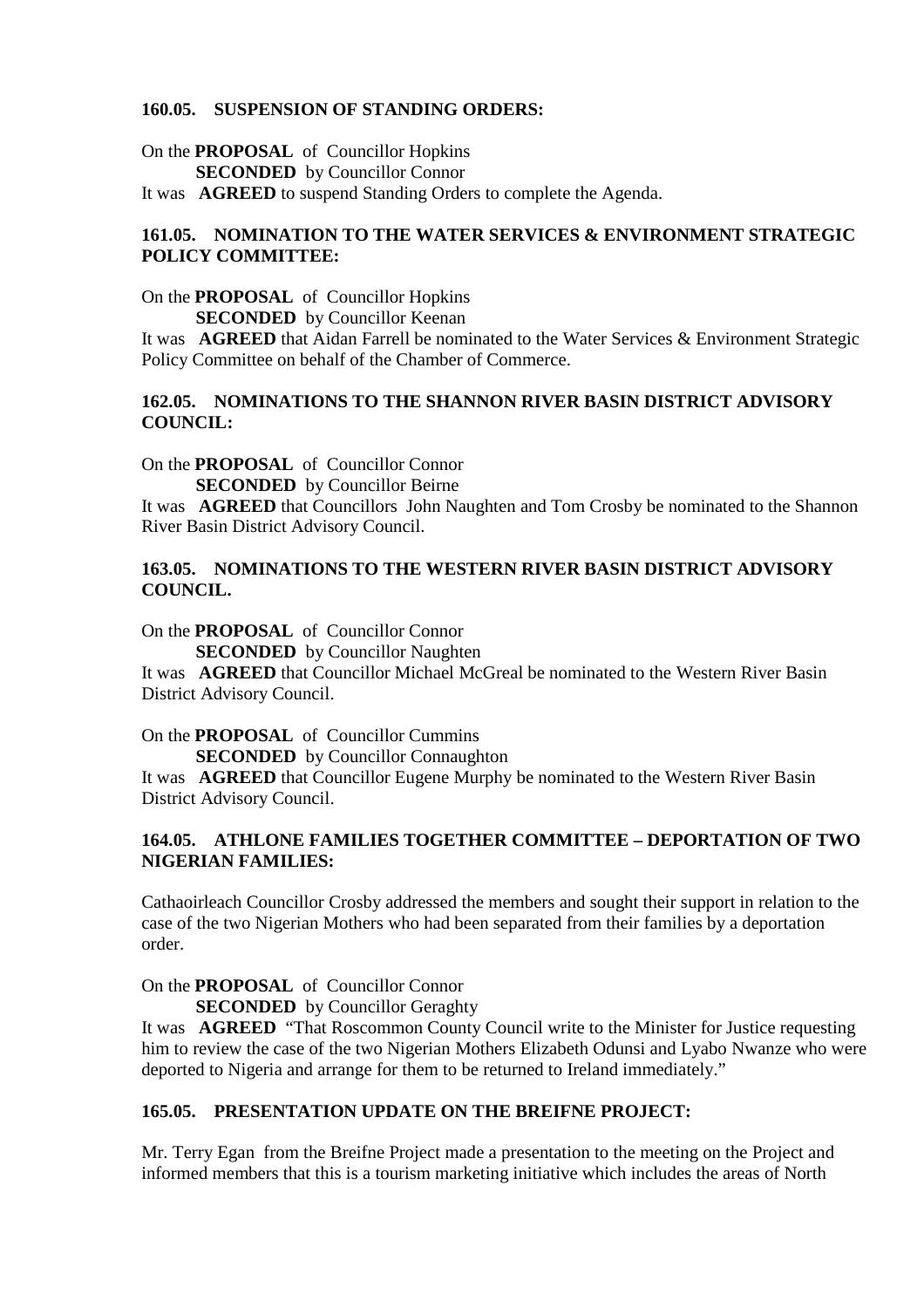Roscommon, West Cavan, South Fermanagh, North Leitrim and North West Sligo. The budget for the Project is  $\epsilon$ 2.5m, and has the overall aim of promoting sustainable economic development within the region and particularly within the tourism sector. The Project is aimed at bringing business and tourism to those parts of the country involved in Breifne.

Members complimented Mr. Egan on the presentation and felt they would like to see a launch of the Project in Roscommon and links developed with other heritage sites. An application has been made in relation to the O'Sullivan Beara walk from Beara to Roscommon and North Leitrim and the Breifne project should support such co-operation.

The Cathaoirleach thanked Mr. Egan for his excellent presentation to the Meeting and assured him of the Council's full support for the Project.

# **166.05. QUESTIONS IN ACCORDANCE WITH STANDING ORDER NO. 135.**

Ms. Fíona ní Chuinn, Meetings Administrator read the replies to the Questions submitted by members (see schedule).

# **167.05. CORRESPONDENCE:**

1. Letter dated 7.10.2005 from Longford County Council seeking support for a Motion re the new Regulations regarding prescriptions for all animal medicines.

2. Letter dated 5.10.2005 from Clonmel Borough Council seeking support for a Motion re planning legislation.

# On the **PROPOSAL** of Councillor Beirne

**SECONDED** by Councillor Ward

It was **AGREED** that this Motion be referred to the Minister for Environment, Heritage & Local Government seeking an amendment of this legislation.

3. E-mail from Offaly County Council seeking support for a Motion re Phone Masts and Pylons.

# **168.05. COUNCILLORS CONFERENCES:**

On the **PROPOSAL** of Councillor Keenan

**SECONDED** by Councillor McGreal

It was **UNANIMOUSLY AGREED** that the Report of the Sub-Committee be adopted. The Report provided for the attendance of members at the following Conferences:-

| Councillor Connolly                                        | MacGill Summer School, Glenties, Co. Donegal                        |
|------------------------------------------------------------|---------------------------------------------------------------------|
| Cllrs Connor, Doherty,                                     | LAMA Conference, Mount Errigal Hotel,                               |
| Finneran, Geraghty, Naughten,<br>Mulligan, Creaton & Kelly | Letterkenny                                                         |
| Cllrs Hopkins, Garvey & Keenan                             | Preserving our Heritage Conference, Kilkenny Inn<br>Hotel, Kilkenny |
| Cllrs Naughten & Finneran                                  | Community Safety Conference, Fairways Hotel,<br>Dunalk              |
| <b>Councillor Keenan</b>                                   | 21 <sup>st</sup> Century Library Conference, Imperial Hotel, Cork   |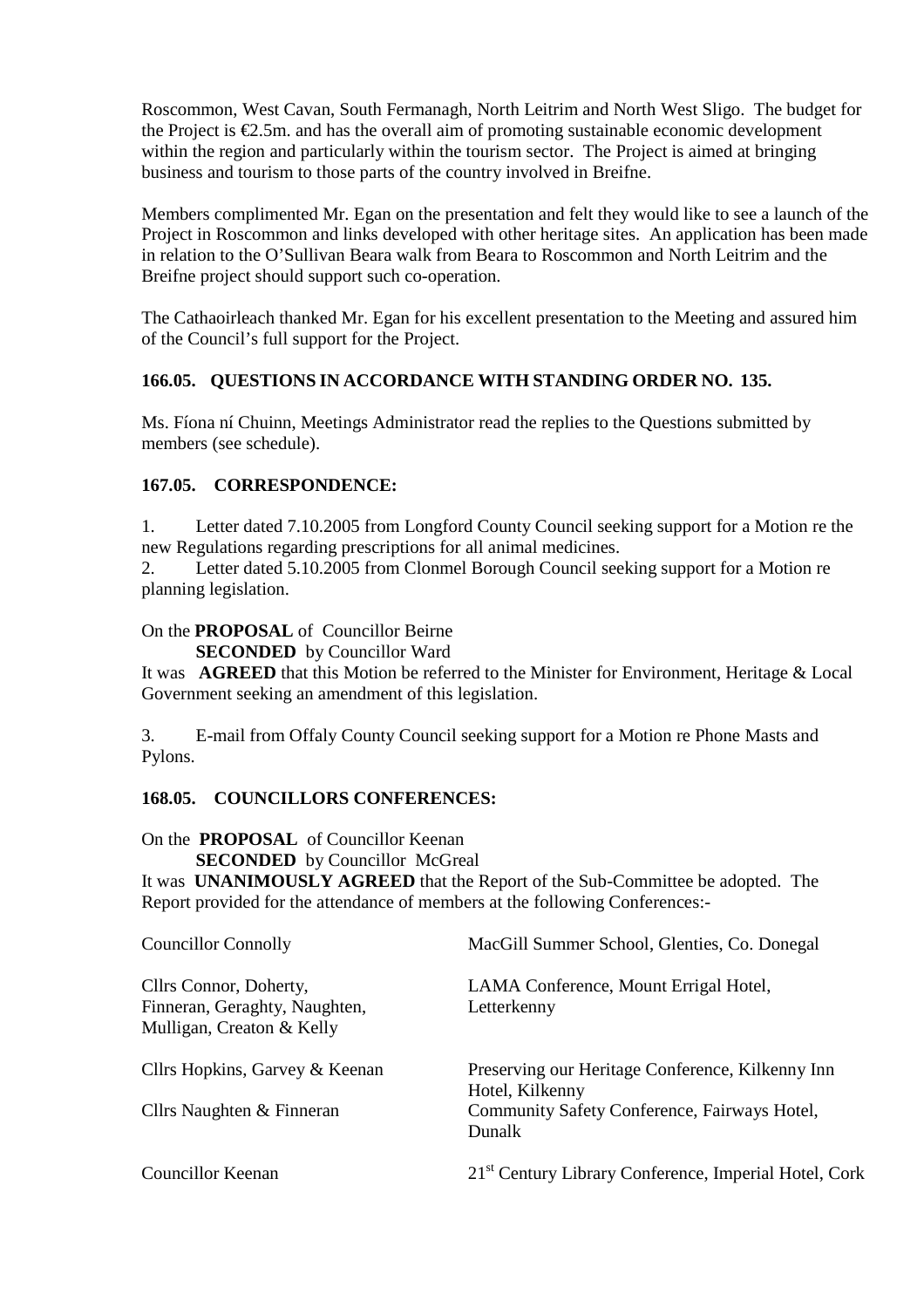| Cllrs Connolly, Creaton &<br>Cummins                            | The Great Blasket Commemoration, Dún Chaoin,<br>Co. Kerry                                       |
|-----------------------------------------------------------------|-------------------------------------------------------------------------------------------------|
| <b>Cllrs Connolly, Geraghty</b><br>Naughten, Creaton & Finneran | Education and Local Government, Carraig Hotel,<br>Carrick-on-Suir.                              |
| <b>Councillor Connor</b>                                        | The Future of Europe Conference, Croke Park, Dublin                                             |
| Councillor Mulligan                                             | Social Inclusion of Older People at Local Level<br>Conference, Tullamore Court Hotel, Tullamore |
| Councillor Ward                                                 | Stone Wall Workshop, Athenry, Co. Galway                                                        |
| Cllrs Kelly                                                     | Gaeltacht Weekend, Glencolumcille, Co. Donegal<br>(Travel Only)                                 |
| Councillor Byrne                                                | Merriman Summer School, Lisdoonvarna, Co. Clare                                                 |
| Councillor Byrne                                                | Wm. Carleton Summer School, Clogher, Co. Tyrone                                                 |

# **169.05. NOTICES OF MOTION**

# **232. PEDESTRIAN CROSSING – ELPHIN TOWN:**

 **Notice of Motion from Councillor Byrne & McNamara – 232/05.** 

"That Roscommon County Council erect a pedestrian crossing in Elphin from the car park to the Church in the interest of safety."

*The Meetings Administrator read the following reply:-*  **A count will be carried out to establish if there is a warrant for a pedestrian crossing in Elphin.** 

It was agreed to proceed as outlined.

### **233. SPEED LIMIT:**

#### **Notice of Motion from Councillor McGreal – 233/05.**

"That Roscommon County Council immediately put in place reduced speed limit arrangements at Carrick National School on the N60."

*The Meetings Administrator read the following reply:-*

**The provision of speed limits requires the making of bye-laws and also requires the consent of the National Roads Authority for speed limit alterations on national roads. Guidelines are awaited from the Department of Transport for the type of signage to be provided at selected restricted times at specific locations, such as approaches to schools.** 

#### **The speed limit review is currently being finalised.**

It was agreed that the speed limit review be finalised and that the issue of Guidelines relative to School signage and civil works from the Department of Transport be expedited.

### **234. PUBLIC LIGHTING:**

## **Notice of Motion from Councillor Murphy – 234/05.**

"That Roscommon County Council provide three public lights outside the G.A.A. complex of Kilglass Gaels on the main Rooskey/Scramogue road R371.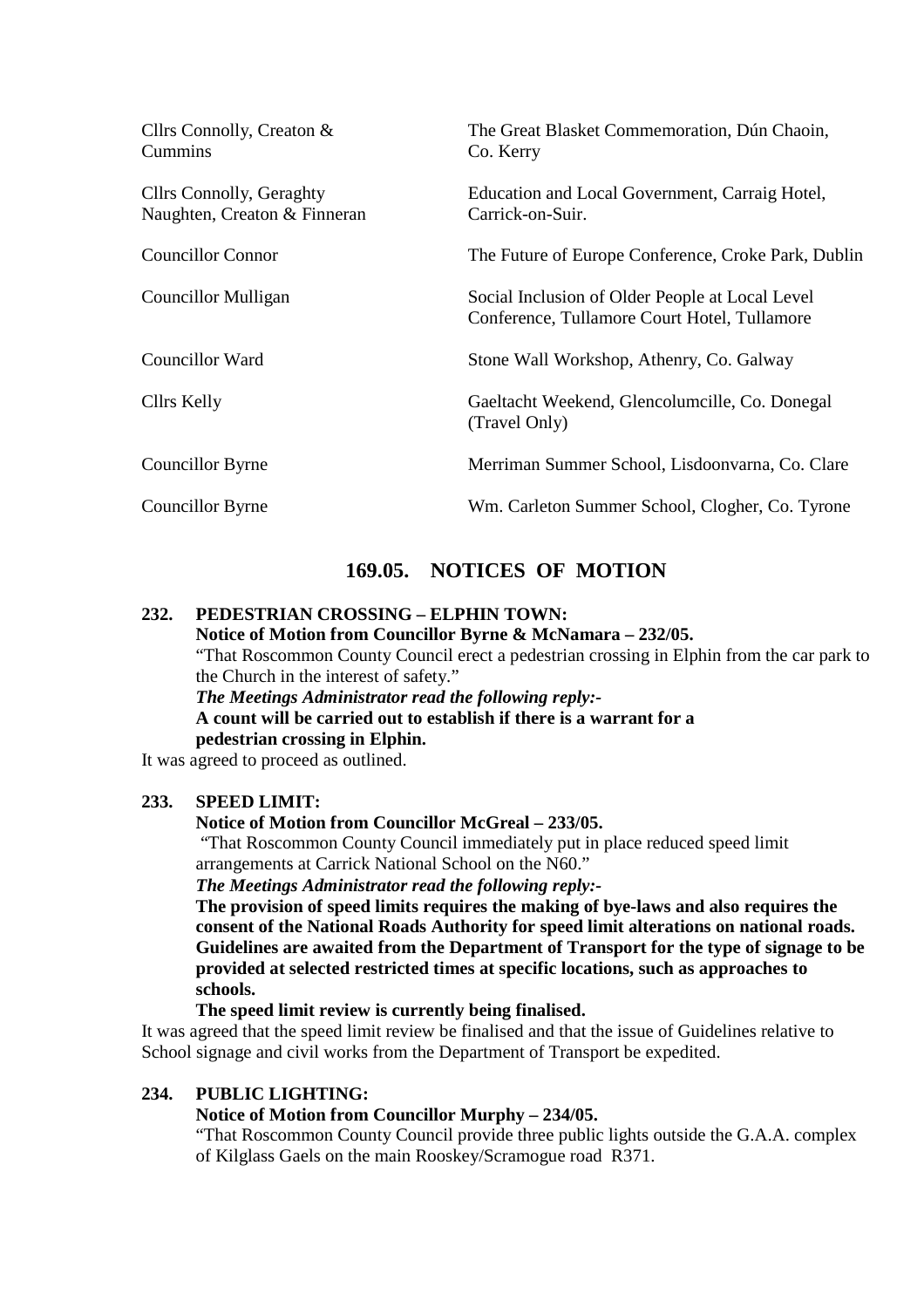# *The Meetings Administrator read the following reply:-*

 **This is a matter for the Committee of the G.A.A. concerned.** 

It was agreed to proceed as outlined.

# **235. PLANNING ACTS:**

## **Notice of Motion from Councillor Cummins – 235/05.**

"That Roscommon County Council use the Planning Act to regularise the ever increasing situation where all types of vehicles are parked on road sides and in other public places with "For Sale Signs" displayed on them. The location of these vehicles is leading and developing into dangerous traffic hazards and needs to be addressed immediately."

# *The Meetings Administrator read the following reply:-*

**Roscommon County Council will examine the most appropriate options to deal with this issue through various legislation available to the local authority such as Planning and Roads Acts.** 

It was agreed that a report should issue on the various legislative options.

# **236. BOTTLE BANK – BALLINAGARE:**

### **Notice of Motion from Councillor Kelly – 236/05.**

"That Roscommon County Council provide a Bottle Bank in Ballinagare as a matter of urgency".

*The Meetings Administrator read the following reply:-* 

# **A suitable and agreed site is currently being sought. Bottle Banks should be in place by the end of November 2005.**

It was agreed to proceed as outlined.

# **237. BYE-LAWS – SIGNAGE:**

### **Notice of Motion from Councillor Kelly – 237/05.**

"That Roscommon County Council introduce Bye-Laws to deal with the proliferation of "For Sale" signs and their locations given that they cause a hindrance to drivers and also they are environmentally unsightly. Furthermore the Bye-Laws should make provision for a €20 charge per sign erected."

# *The Meetings Administrator read the following reply:-*

**A voluntary code of practice was agreed with representatives of Auctioneers in 2002. In recent times the full terms of the agreement have not been complied with and if follow up action is not successful, it is considered that draft Bye-Laws should be developed by the Planning Strategic Policy Committee.** 

It was agreed that consideration be given to the implementation of Bye-Laws through the Strategic Policy Committee.

### **238. KILRONAN ESTATE HOLDINGS LTD:**

## **Notice of Motion from Councillor Hopkins – 238/05.**

"That Roscommon County Council calls on An Bord Pleanála to uphold the decision of Roscommon County Council to grant planning permission to Kilronan Estate Holdings Ltd, Laragan, Elphin, to renovate and extend Kilronan Castle into a five star hotel. This development has the full support of the Parish of Kilronan and North Roscommon as it is crucial to the development of tourism in the region."

### *The Meetings Administrator read the following reply:-*

### **A resolution of the County Council is required to proceed with this motion.**

# On the **PROPOSAL** of Councillor Hopkins

**SECONDED** by Councillor Garvey

It was **AGREED "**that Roscommon County Council call on An Bord Pleanála to uphold the decision of Roscommon County Council to grant planning permission to Kilronan Estate Holdings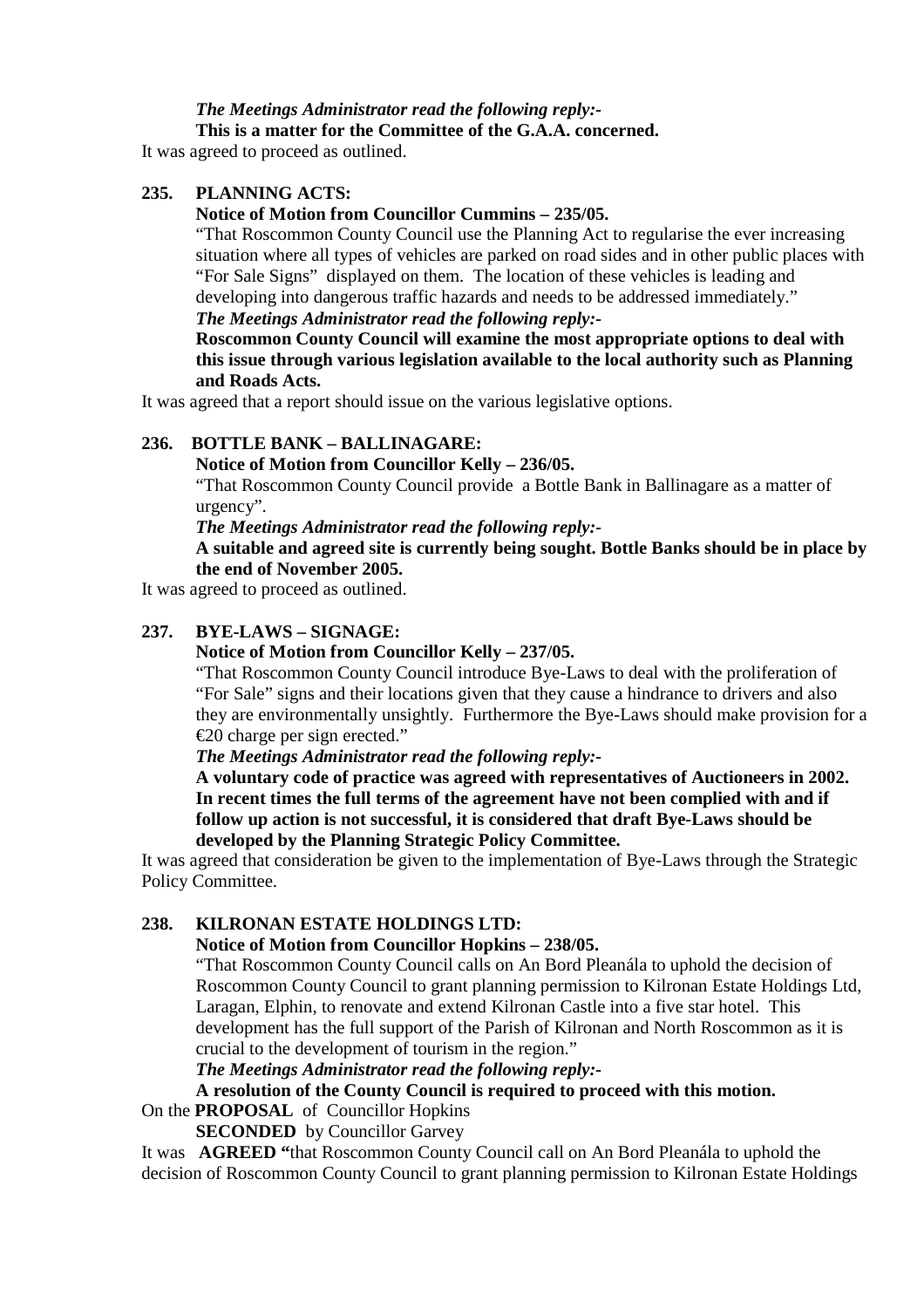Ltd, Laragan, Elphin, to renovate and extend Kilronan Castle into a five star hotel. This development has the full support of the Parish of Kilronan and North Roscommon as it is crucial to the development of tourism in the region."

#### **239. LOW COST ROAD SAFETY IMPROVEMENTS SCHEME: Notice of Motion from Councillor Hopkins – 239/05.**

"That Roscommon County Council seek the necessary funding under the low cost road safety improvements Scheme from the Department of the Environment to pipe the roadside drain on regional road 285 at Keadue East."

*The Meetings Administrator read the following reply:-* 

**The Council has made application to the Department of Environment, Heritage and Local Government for funding under the low cost accident remedial scheme to improve sight distance at the junction of the R284 and R285 West of Keadue. The piping of the drain adjacent to this location is not included in the above application and a request will be submitted to the Department for this funding.** 

It was agreed to proceed as outlined.

### **241. DANGEROUS BENDS:**

#### **Notice of Motion from Councillors Naughten & Moore – 241/05.**

"That Roscommon County Council provide funding from the 2006 Roads Budget to remove the dangerous bends on the Newtown/Ballygill road, Creagh, Ballinasloe. This road is being used by a large volume of traffic every day and there has already been a number of serious accidents same."

#### *The Meetings Administrator read the following reply:-*

**The Council is considering the introduction of a scheme in 2006 for minor realignment works on non-national roads. The funding for this scheme will be limited. Locations should be agreed and prioritised at the Electoral Area Meetings when the Roadworks Scheme for 2006 is being considered. The location referred to in the Notice of Motion can be considered at that stage.** 

It was agreed to proceed as outlined.

### **242. PUBLIC LIGHTING:**

#### **Notice of Motion from Councillor Naughten – 242/05.**

"That Roscommon County Council write to the N.R.A. requesting them to immediately erect lighting on the main road outside Kiltoom Church as it is very dangerous for people entering or leaving the Church especially during the winter months."

*The Meetings Administrator read the following reply:-* 

**Roscommon County Council has already submitted a proposal to the N.R.A. to this effect. On foot of this Motion a follow up letter will issue to the N.R.A.** 

It was agreed that a further letter be issued to the N.R.A.

### **243. CYCLE LANES – ROSCOMMON TOWN:**

#### **Notice of Motion from Councillor Leyden – 243/05**

"That Roscommon County Council develop cycle lanes in Roscommon Town to encourage more active citizens and make it safer to children to cycle to school and for adults to get to the shops and work etc by bicycle. This Council would recommend and support a national campaign to make motorists drive with extra care in the hour before and after primary and post-primary schools paying attention to the possibility of children walking or cycling to school".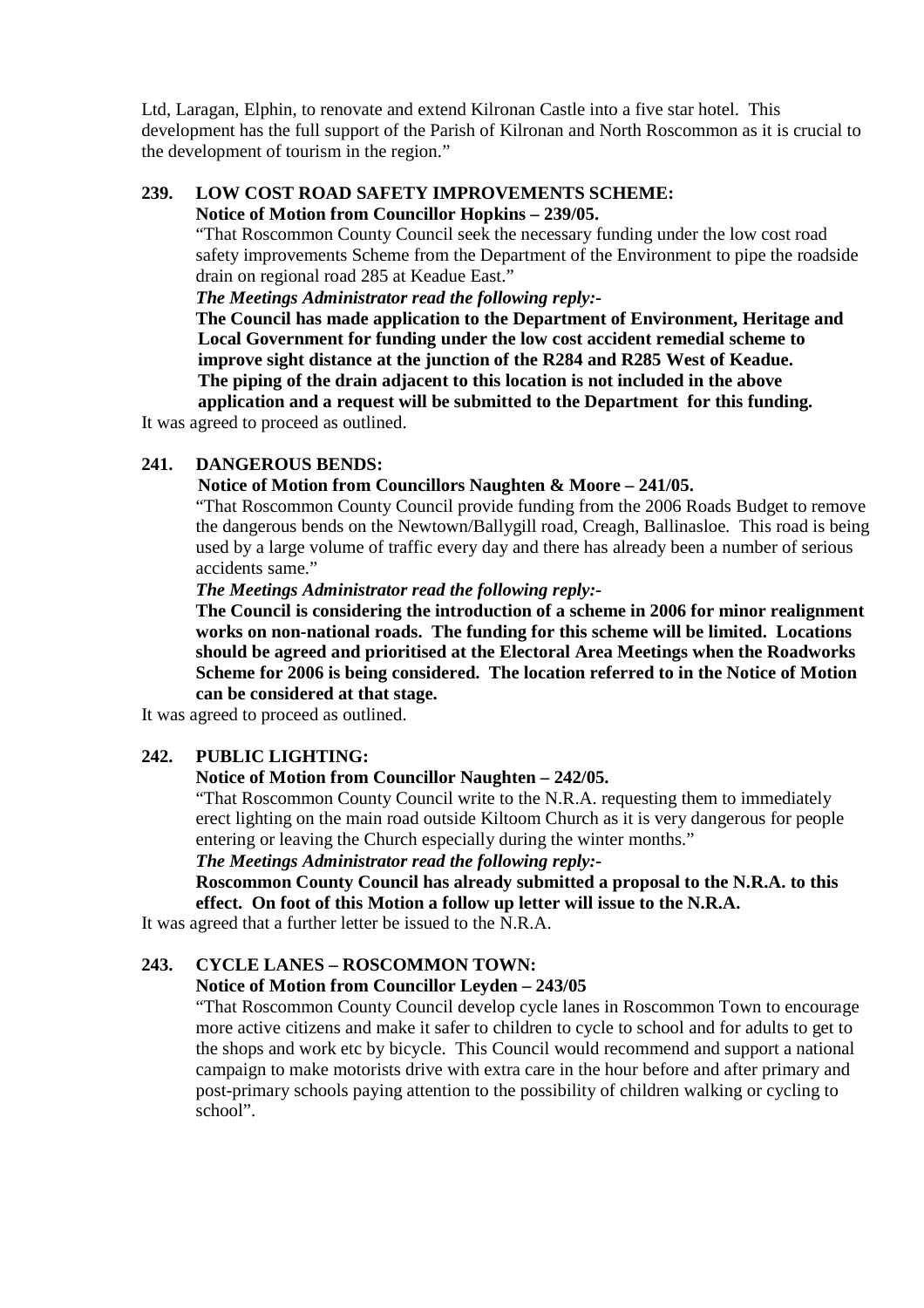## *The Meetings Administrator read the following reply:-*

**A Traffic and Transportation Study is currently being carried out for Roscommon Town. The Consultants have been requested to identify the potential for increased walking and cycling facilities.** 

**The request for a national campaign requires a resolution of the Council.**  On the **PROPOSAL** of Councillor Leyden

**SECONDED** by Councillor Cummins

It was **AGREED** that Roscommon County Council would forward the following resolution to the Department of Transport and also to other County Councils for recommendation and support – "That this Council would recommend and support a national campaign to make motorists drive with extra care in the hour before and after primary and post-primary schools paying attention to the possibility of children walking or cycling to school".

# **244. ELPHIN STREET, STROKESTOWN:**

### **Notice of Motion from Councillor Beirne – 244/05.**

"That Roscommon County Council immediately carry out works to bring Elphin Street, Strokestown up to a proper standard thoroughfare."

*The Meetings Administrator read the following reply:-* 

**This scheme will be included in the 2006 applications to the Department of Environment, Heritage and Local Government for EU co-finance. Because of the extent of works required, it will be necessary to deliver it on a phased basis.** 

It was agreed that the proposal form part of the submission for the EU Co-Finance Scheme 2006.

### **245. CLOONTUSKERT ESTATE:**

## **Notice of Motion from Councillor Beirne – 245/05.**

"That Roscommon County Council carry out the following works in Cloontuskert Estate –

- Overlay the roads through the estate.
- Repair and upgrade the footpaths.
- Upgrade and equip the children's play area.
- Replace the sign for "Strokestown" at the junction with the Ballyleague/Roscommon road.
- Resurface the road from Ballyleague junction beyond Cloontuskert National School."

*The Meetings Administrator read the following reply:-* 

- **The roads in the estate were surface dressed in 2004 and there are no plans at this stage to carry out further resurfacing work.**
- **This request will be considered at the Electoral Area Roads Meeting when the 2006 Roadworks Scheme is being considered.**
- **This request will be examined to establish the precise work required.**
- **Arrangements will be made to have a new sign erected.**
- **It is proposed to have a section of this road resurfaced, commencing at Cloontuskert before the end of November 2005.**

It was agreed to proceed as outlined.

### **246. FOOTPATH UPGRADE – ELPHIN STREET, STROKESTOWN:**

 **Notice of Motion from Councillor Crosby – 246/05.** 

"That Roscommon County Council upgrade the footpaths and surface on Elphin Street and Upper Elphin Street, Strokestown. The footpaths and surface on Elphin Street are in a very bad state of repair and are a danger to pedestrians and all road users and creates a very bad image for the town".

*The Meetings Administrator read the following reply:-* 

**This scheme will be included in the 2006 applications to the Department of Environment, Heritage and Local Government for EU co-finance. Because of the**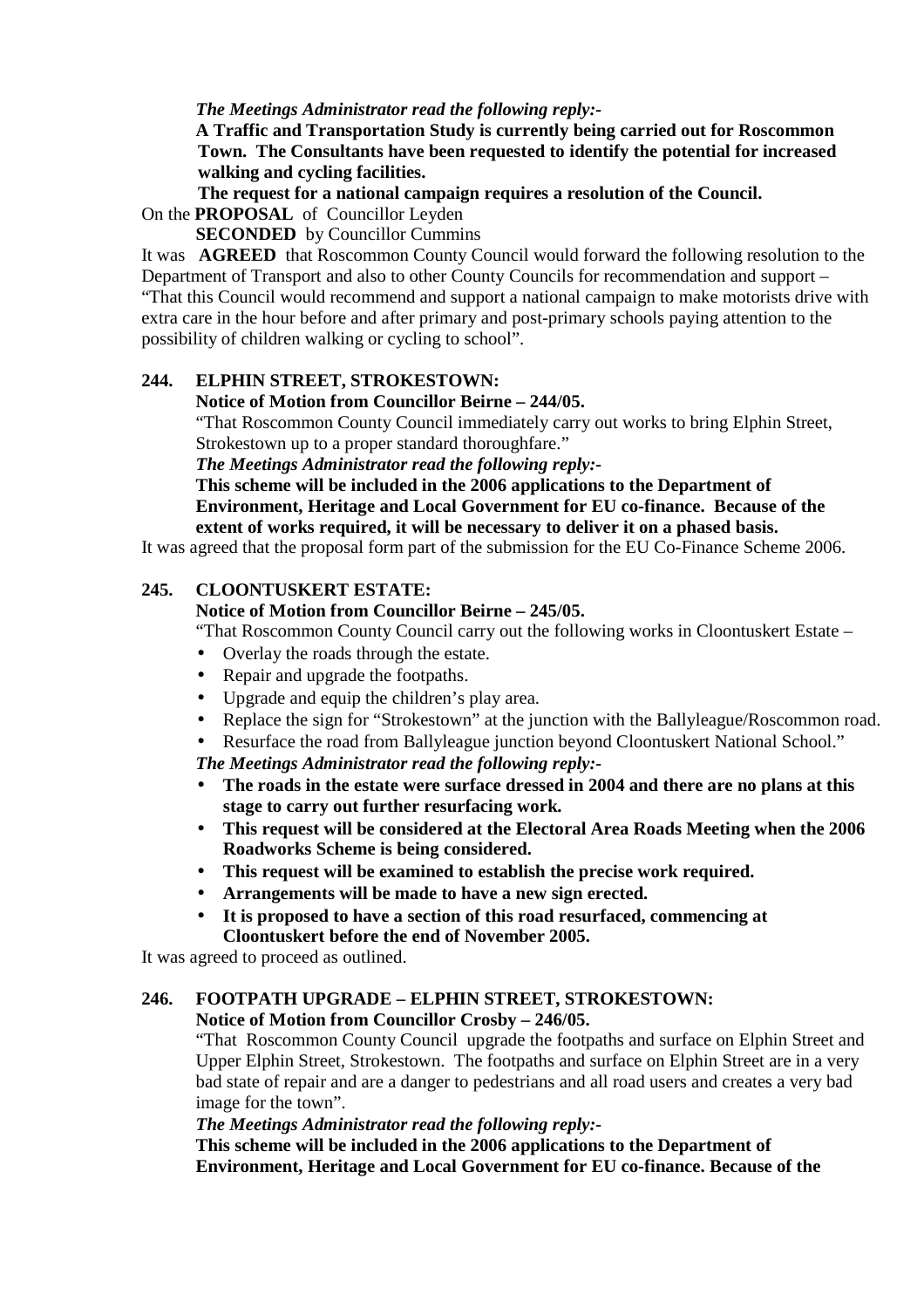## **extent of works required, it will be necessary to deliver it on a phased basis.**

It was agreed that the proposal form part of the submission for the EU Co-Finance Scheme 2006.

# **247. JUNCTION ON CLOONMORE/NORTHYARD ROAD:**

### **Notice of Motion from Councillor Crosby – 247/05.**

"That Roscommon County Council make safe a junction on the Cloonmore to Northyard road (L1416) where the exit of the road at Cloonmore (L14164) emerges. This junction is extremely dangerous as the site lines on the Tarmonbarry side are blocked by a hedge and there is a hill on the main road only twenty or so yards back which blinds the junction. Vehicles emerging on to the main road (Speed limit 80km) do so at high risk. Replacing the Hedge with a wire fence would make this junction safe."

*The Meetings Administrator read the following reply:-* 

#### **The scheme will be included in the 2006 applications to the Department of Environment, Heritage and Local Government for EU co-financed first phase funding.**

It was agreed that the proposal form part of the submission for the EU Co-Finance Scheme 2006.

# **248. PRE PLANNING MEETINGS:**

# **Notice of Motion from Councillor Ward – 248/05.**

"That Planners would meet with County Councillors for pre planning discussions on one day per month".

*The Meetings Administrator read the following reply:-* 

## **Subject to work loads and time constraints staff are available to meet with applicants, agents and local representatives on a case by case basis.**

The County Manager responded that the staff in the Planning Department all work very hard and meet with Councillors on a regular basis. The system currently in place while it may not be totally satisfactory it works well.

# **249. CIVIC RECEPTION:**

### **Notice of Motion from Councillor Leyden – 249/05.**

"That Roscommon County Council recognise the great achievement of the Roscommon Women's Intermediate football team that won the All-Ireland Intermediate Football Champions in September, 2005 by honouring them with a civic reception".

### *The Meetings Administrator read the following reply:-*

# **This Notice of Motion requires a Resolution of the Council.**

### On the **PROPOSAL** of Councillor Leyden

### **SECONDED** by Councillor McNamara

It was **AGREED** that Roscommon County Council recognise the great achievement of the Roscommon Women's Intermediate football team that won the All-Ireland Intermediate Football Champions in September, 2005 by honouring them with a civic reception.

### **250. CIVIC RECEPTION:**

### **Notice of Motion from Councillor Kilduff – 250/05.**

"That Roscommon County Council honour the following achievers at the next Civic Reception –

- Rachel Garvey, Kilteevan, All-Ireland Comhaltas Ceoltorí Éireann winner.
- The Knockcroghery set dancers (All Ireland winners).
- U15 and Over 15 National Community Games Gold Medal winners in Projects. *The Meetings Administrator read the following reply:-*

# **This Notice of Motion requires a Resolution of the Council.**

# On the **PROPOSAL** of Councillor Ward

**SECONDED** by Councillor Leyden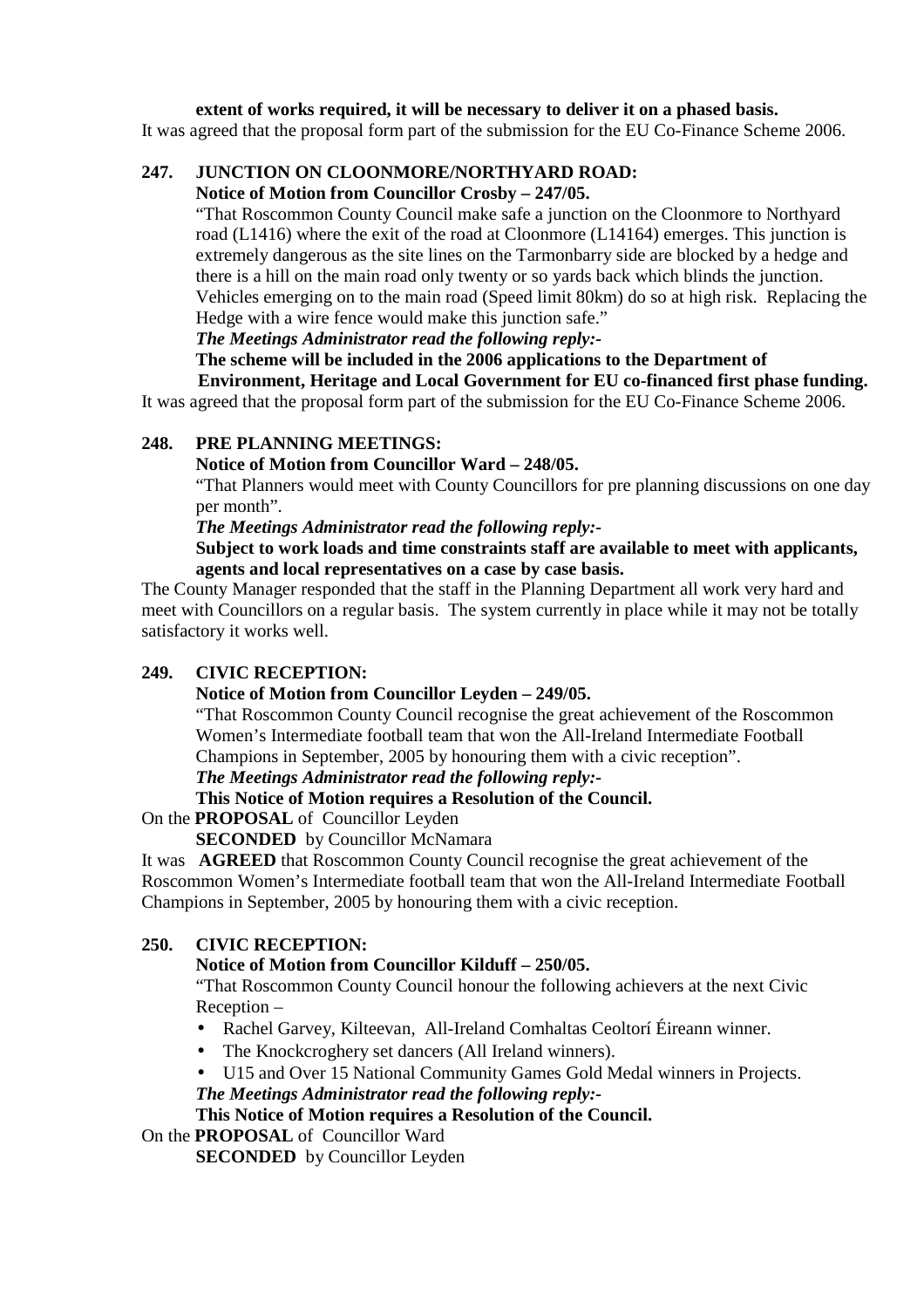It was **AGREED** that Roscommon County Council honour the following achievers at the next Civic Reception –

- Rachel Garvey, Kilteevan, All-Ireland Comhaltas Ceoltorí Éireann winner.
- The Knockcroghery set dancers (All Ireland winners).
- U15 and Over 15 National Community Games Gold Medal winners in Projects.

# **251. CIVIC RECEPTION:**

### **Notice of Motion from Councillor Ward – 251/05.**

"That Roscommon County Council honour John Cormican of Dysart on his success representing the Irish Kidney Association in winning a bronze medal for Badminton at the World Games in Canada."

*The Meetings Administrator read the following reply:-* 

# **This Notice of Motion requires a Resolution of the Council.**

On the **PROPOSAL** of Councillor Ward

**SECONDED** by Councillor Kilduff

It was **AGREED** that Roscommon County Council honour John Cormican of Dysart on his success representing the Irish Kidney Association in winning a bronze medal for Badminton at the World Games in Canada.

# **170.05. VOTES OF CONGRATULATIONS were extended to:**

Four Roads Senior & Junior Hurling Teams on winning their respective county finals.

Four Roads Senior Camoige team on winning the county final.

Raymond Mulry, from Four Roads Senior Hurling team on being selected to play for Connaught in the Railway Cup.

Boyle Intermediate Football team on winning the Intermediate County title.

Mervyn Connaughton, Athleague for winning the hurler of the year award in the county and also on being selected to play for Connaught in the Railway Cup.

Kathleen Hegarty-Thorne on the production of her book "They put the Flag a Flyin." Councillor Orla Leyden on her recent engagement.

Lisacul Handball Club – Sean Jennings & Denis Creaton on achieving an All Ireland title. Ann McCormack & Michelle Meeley from the Convent of Mercy for attending the Council Meeting.

St.Brigids Ladies Senior and Minor Football team on winning the Roscommon County Championship.

The Kilcommins family on winning the Connaught title in the Viking Irish Garden Awards.

# **171.05. VOTES OF SYMPATHY were extended to:**

The Clogher family, Carrentarriff, Dysart, on the death of Stella Clogher. The O'Grady family on the death of Tommy O'Grady.

### **172.05. ANY OTHER BUSINESS:**

### **Cutting of Turf:**

Councillor Kilduff wished to refer to an item which had been raised at the September meeting regarding the new legislation surrounding the cutting of turf when he had made a statement that this was an initiative which had originally brought in by Fine Gael and Michael D. Higgins while they were in power at which point Councillor Connor refuted this fact. Councillor Kilduff wished to put it on record that it has actually been confirmed to be the case and wished same to be noted.